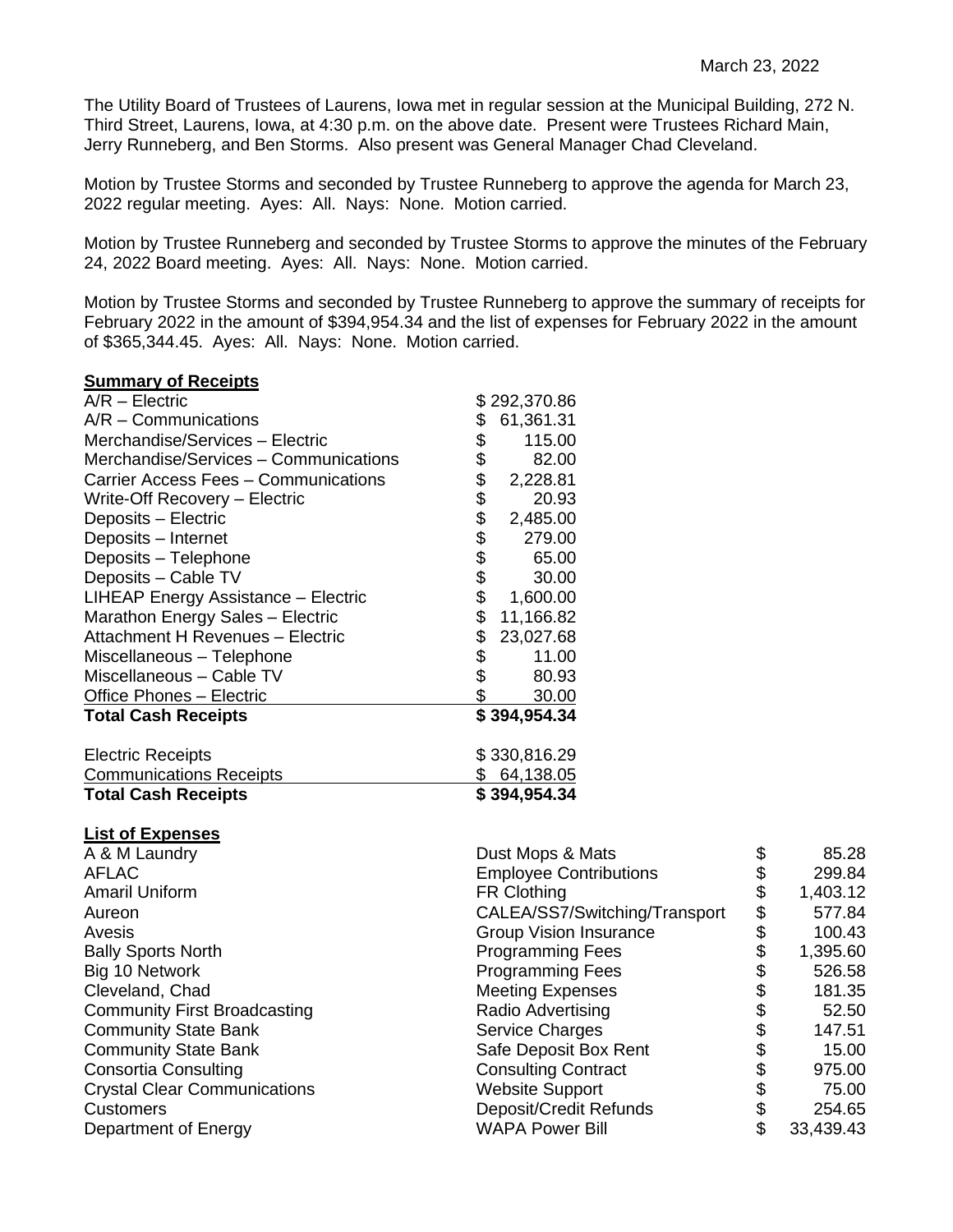|                                          | <b>Total Expenses</b>                 | \$                   | 365,344.45 |
|------------------------------------------|---------------------------------------|----------------------|------------|
| Zcorum                                   | <b>Cable Modem Provisioning</b>       | \$                   | 803.88     |
| <b>Wellmark Blue Cross Blue Shield</b>   | <b>Group Health Insurance</b>         |                      | 11,686.06  |
| Visa                                     | <b>Website Hosting</b>                |                      | 359.88     |
| Visa                                     | <b>Energy Conference Registration</b> | \$\$                 | 250.00     |
| Visa                                     | <b>Calculators &amp; Software</b>     | \$                   | 418.02     |
| Verizon                                  | <b>Wireless Phone Service</b>         | \$                   | 207.20     |
| <b>US Card Systems</b>                   | <b>Credit Card Terminal Lease</b>     | \$                   | 29.95      |
| <b>Spencer Municipal Utilities</b>       | <b>Fiber Lease</b>                    | \$                   | 450.00     |
| <b>RSM US LLP</b>                        | <b>Network Assessment</b>             | \$                   | 4,763.71   |
| <b>R&amp;D Industries</b>                | Network Support                       | \$                   | 742.63     |
| Pro Cooperative                          | <b>Fuel/Diesel</b>                    |                      | 411.56     |
| Pop Media                                | <b>Programming Fees</b>               |                      | 45.31      |
| Pocahontas County Recorder               | Land Purchase Filing Fee              | \$\$                 | 22.00      |
| PLIC-SBD Grand Island                    | Life/Disability Insurance             |                      | 570.14     |
| Payroll                                  | Salaried, Hourly & Overtime           | \$\$\$\$             | 21,907.07  |
| <b>Oakhill Consulting</b>                | <b>FTTP Project</b>                   |                      | 884.00     |
| <b>NIMECA</b>                            | <b>Annual APPA Dues</b>               |                      | 1,608.12   |
| <b>NIMECA</b>                            | <b>NAR Transfer Fee</b>               | \$                   | 11.05      |
| <b>NIMECA</b>                            | Power Bill                            |                      | 80,962.07  |
| <b>Nexstar Broadcasting</b>              | <b>Programming Fees</b>               |                      | 1,725.63   |
| National Cable Television Cooperative    | <b>Programming Fees</b>               |                      | 15,006.53  |
| <b>MidAmerican Energy</b>                | <b>Neal 4 Operations</b>              |                      | 22,000.00  |
| Meyer Law Trust Account                  | <b>Land Purchase</b>                  |                      | 15,000.00  |
| <b>Merchant Bankcard</b>                 | <b>Credit Card Processing Fees</b>    |                      | 802.99     |
| Lumen Lexcis                             | <b>Directory Listings</b>             |                      | 36.45      |
| <b>Lumen Access</b>                      | <b>Access Charges</b>                 |                      | 1,104.32   |
| Long Lines                               | <b>Communication Services</b>         | \$\$\$\$\$\$\$\$\$\$ | 9,181.24   |
| Laurens Sun                              | Publications/Subscription             |                      | 35.29      |
| Laurens Plumbing                         | <b>Supplies</b>                       |                      | 70.56      |
| Laurens Municipal Power & Communications | <b>Communications Bill</b>            |                      | 160.69     |
| <b>Laurens Food Pride</b>                | <b>Supplies</b>                       |                      | 99.58      |
| Laurens, City of                         | <b>Utility Billing</b>                |                      | 93,134.07  |
| Justice Fire & Safety                    | Fire Alarm Inspection                 |                      | 849.79     |
| Iowa Public Employees Retirement System  | <b>IPERS Contributions</b>            |                      | 5,113.34   |
| Iowa Department of Revenue               | Sales Tax                             |                      | 7,451.39   |
| Iowa Department of Revenue               | State Withholding                     |                      | 1,233.00   |
| Iowa Association of Municipal Utilities  | <b>Membership Dues</b>                |                      | 6,096.00   |
| <b>Interstate TRS Fund</b>               | <b>TRS Fund Assessment</b>            |                      | 178.62     |
| <b>Internal Revenue Service</b>          | Payroll Taxes                         |                      | 7,647.43   |
| <b>ICMA RC</b>                           | <b>Employee Contributions</b>         |                      | 1,000.00   |
| <b>Hearst Television</b>                 | <b>Programming Fees</b>               |                      | 1,739.89   |
| Gray Media Group                         | <b>Programming Fees</b>               |                      | 8,719.75   |
| Forte                                    | <b>Processing Fees</b>                |                      | 0.25       |
| <b>Employee Benefit Systems</b>          | Self-Funding - Claims                 | \$                   | 2.61       |
| <b>Employee Benefit Systems</b>          | Self-Funding - Administration         |                      | 120.00     |

| <b>Total Expenses</b>          | \$365,344.45  |
|--------------------------------|---------------|
| <b>Communications Expenses</b> | \$ 67,663.08  |
| <b>Electric Expenses</b>       | \$ 297,681.37 |

Trustees reviewed the Utility Funds Report, Balance Sheet, and Income Statement for February 2022. Motion by Trustee Runneberg and seconded by Trustee Storms to have the Investment Committee reinvest CD# 71368 upon maturity. Ayes: All. Nays: None. Motion carried.